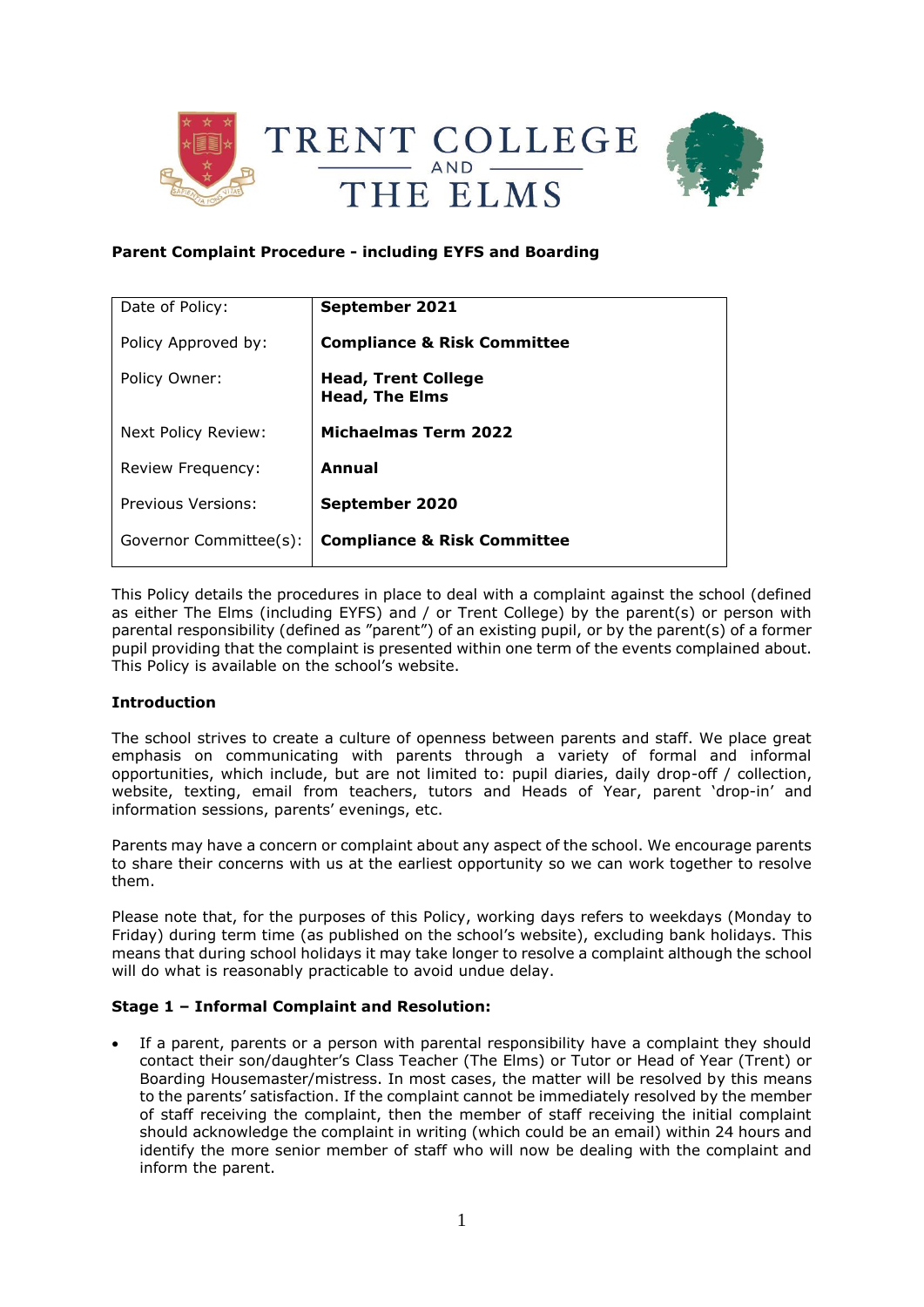- A record of the complaint and the date on which it was received will be made by the relevant senior member of staff. At this informal stage, the senior member of staff assigned to deal with the parental complaint should make contact with the complainant within one working week (by email, letter or phone call) and address the complaint or outline a clear time frame for further investigation. The senior member of staff dealing with the complaint should complete the complaints log, setting out what action (if any) has been taken and the date the complaint is closed. The senior member of staff should make it clear to the parent that if they are not satisfied with the outcome of the complaint, they can proceed to the next step of the Parent Complaint Procedure, and write to the Head (letter or email) explaining they wish to make a formal complaint at Stage 2 of this procedure (see below). A senior member of staff should be in a position of responsibility in the area being complained about. The following are examples:
- Nursery and Pre-school concerns / complaints may be referred on to Miss Hannah Longmuir (Nursery Leader) and Mrs Sarah Shakespeare (Pre-school Leader).
- EYFS concerns / complaints may be referred on to Mrs Lucy Savage (Assistant Head EYFS and Infants).
- Pastoral complaints may be referred on to Mrs Lucy Deller (Deputy Head Pastoral) for The Elms or Mr Jeremy Hallows (Deputy Head Pastoral) for Trent.
- Academic complaints may be referred on to Mrs Liz Barclay (Deputy Head Academic) for The Elms and Mr Darren Brumby (Deputy Head Academic) for Trent.
- Co-curricular complaints may be referred on to Lucy Savage (Assistant Head EYFS and Infants) or Steven Young (KS2 Pastoral Assistant Leader) for clubs at The Elms or Ms Lucy Matthews (Deputy Head Co-curricular) for Trent.
- Should the matter not be resolved within 10 working days (deemed as two school weeks during term time) or in the event that the School and the parents fail to reach a satisfactory resolution then parents may wish to proceed with their complaint in accordance with Stage 2 of this procedure.
- The School keeps a log of informal complaints and monitors this for emerging patterns.

Where the complaint is directed specifically at the Head of The Elms, it should be made to the Head of Trent College. Where the complaint is directed specifically at the Head of Trent College, it should be made to the Chair of Governors.

#### **Stage 2 – Formal Complaint and Resolution:**

- If the complaint cannot be resolved on an informal basis, then the parents should put their complaint in **writing (letter or email)** to the Head of The Elms or Trent College. The Head will decide, after considering the complaint and consulting with staff, the appropriate course of action to take.
- The Head, or a delegated representative such as the Deputy Head, will meet the parents concerned, within 10 working days of receiving the complaint (unless exceptional circumstances such as the complainant being on holiday make this time frame impossible)**,**  to discuss the matter. If possible, a resolution will be reached at this stage.
- It may be necessary for the Head (or representative) to carry out further investigation. The findings and recommendations from this further investigation will be collected within 7 working days then provided to the complainant. It will also, where relevant, be provided to the person complained about.
- Where the complaint applies specifically to EYFS provision, a full written response pertaining to the fulfilment of EYFS requirements will be investigated and the complainant will require a response within 28 days with the outcome of any investigation.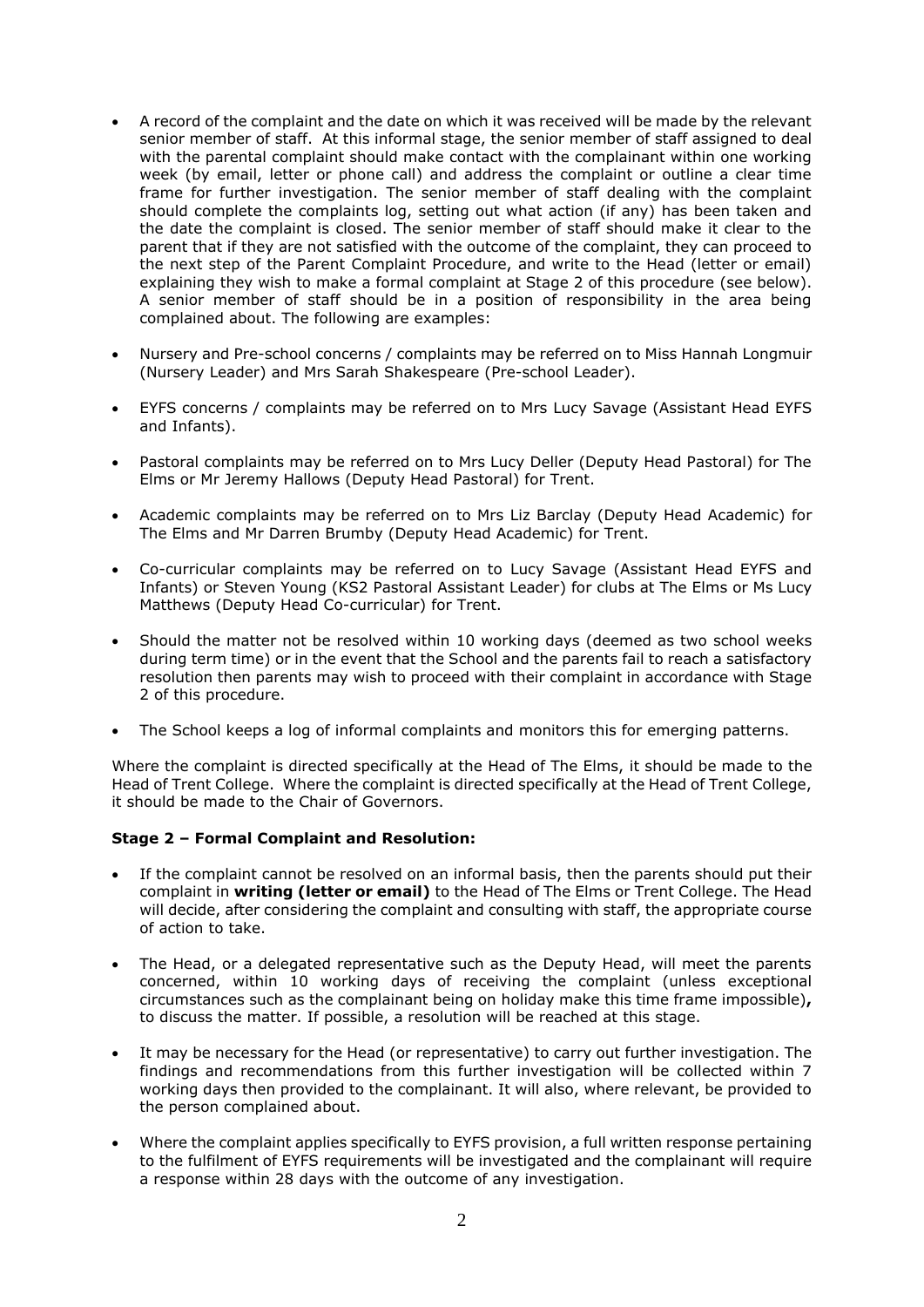- The Head, or representative, will keep written records of all meetings and interviews held in relation to the complaint, which will also be made available for the complainant.
- The school retains a written record of formal complaints as part of its complaints procedure, whether they are resolved at the first formal stage (Stage 2) or proceed to a panel hearing (Stage 3) and of any action taken by the school as a result of a formal complaint (whether or not the complaint is upheld).
- Once the Head is satisfied that, so far as is practicable, all the relevant facts have been established, a decision will be made and parent(s) will be informed of this decision in writing, and reasons for the decision given.
- If parents are still not satisfied with the decision, they may proceed to Stage 3 of this Procedure.

Where the complaint is directed specifically at the delegated representative, the procedure will, by necessity, involve the Head of The Elms or Trent College as appropriate. Where the complaint is directed specifically at the Head of The Elms, the procedure will, by necessity, involve the Head of Trent College. Where the complaint is directed specifically at the Head of Trent College, it should be made to the Chair of Governors.

## **Stage 3 – Panel Hearing:**

- If parents seek to invoke Stage 3 (following a failure to reach an earlier resolution), they will be referred to the Clerk to the Governors at Trent College, who has been appointed by the Governors to call hearings of the Complaints Panel. The matter will then be referred to the Complaints Panel for consideration. The Panel will consist of at least three persons not directly involved in the matters detailed in the complaint, one of whom will be a person independent of the management and running of the school (and will generally follow the profile of "*people who have held a position of responsibility and are used to analysing evidence and putting forward balanced argument... Examples of persons likely to be suitable are serving or retired business people, civil servants, heads or senior members of staff at other schools, people with a legal background and retired members of the Police Force...*" - from DfE guidance on an independent panel member).
- The Clerk to the Governors, on behalf of the Chair of Governors, will appoint each of the Panel members and will appoint one Panel member to act as Chair of the Panel. The Clerk, on behalf of the Panel, will acknowledge the complaint and schedule a hearing to take place as soon as practicable and normally within 14 working days (unless exceptional circumstances such as the complainant being on holiday make this time frame impossible).
- If the Panel deems it necessary, it may require that further particulars of the complaint or any related matter be supplied in advance of the hearing. Copies of such particulars shall be supplied to all parties not later than two days before the hearing.
- The parent(s) may be accompanied to the hearing by one other person. This may be a relative, teacher or friend. The accompanying person should be there in a supportive capacity and can remind or make suggestions to the parent(s) in response to questions from the Panel, however they do not have the right to ask or answer questions on behalf of the parent(s). Legal representation will not normally be appropriate.
- If possible, the Panel will resolve the parent's complaint without the need for further investigation.
- Where further investigation is required, the Panel will decide how it should be carried out. After due consideration of all the facts they consider relevant, the Panel will reach a decision and will communicate their findings and recommendations as soon as possible after the Hearing. The decision of the Panel will be final. The Panel will write to all participants (including the complainant, the Board of Governors and, where appropriate, the person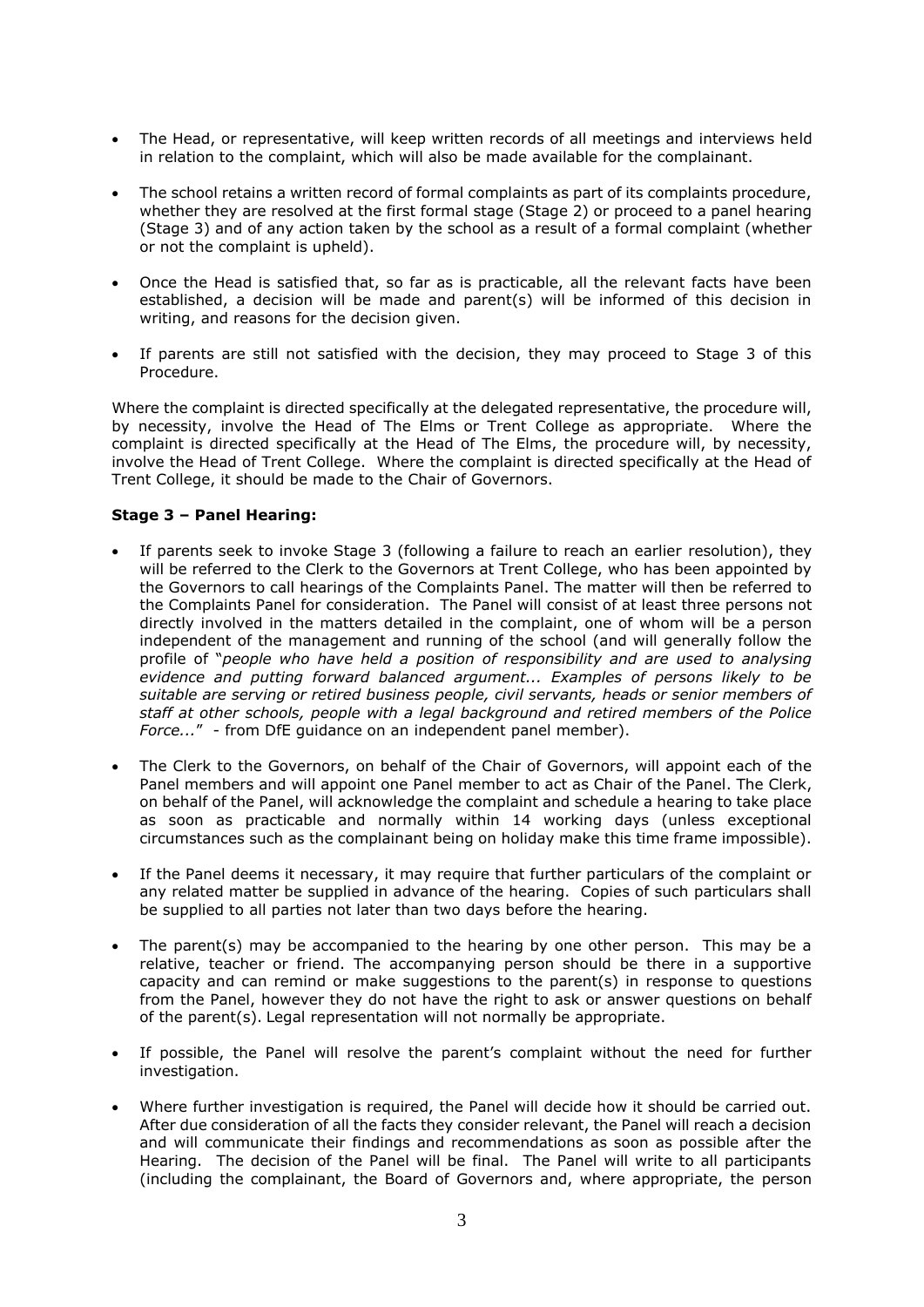about whom the complaint has been made) informing them of the findings, the recommendations and the reasons for these.

• The Panel decision will be communicated to the complainant within 10 working days of the panel hearing.

Details of complaints received are held centrally and regularly monitored by the Leadership Team. Such written records will include the findings and recommendations from all investigations into complaints. This monitoring is to ensure that any trend is quickly identified and managed in the best interests of our pupils. Records of all complaints will be made available for Governor scrutiny when requested. Complaint statistics and trends are reported to the Governing Body on a termly basis. The written record of complaints held by the school will indicate whether they were resolved at the preliminary stage or moved to either Stage 2 or Stage 3 (a panel hearing).

These will be available for inspection on the school premises by the Chair of the Board of Governors and the Head of Trent College or the Head of The Elms.

A written record of all complaints made during a specified period, and the action taken as a result of each complaint, will be made available during inspection and when requested by the Independent Schools Inspectorate (ISI) and OFSTED (in the case of EYFS provision).

All complaints will be treated seriously and confidentially. When dealing with complaints, the School processes data in accordance with the School's Privacy Notice. Records of complaints and Panel hearings will be kept as required by regulation and in accordance with the School's Privacy Notice, Data Protection Policy and Retention of Records Policy. Correspondence, statements and records relating to individual complaints will be kept confidential except where the Secretary of State or a body conducting an inspection under section 109 of the Education and Skills 2008 Act requests access to them.

Parents and parents of prospective pupils can request details of the number of complaints registered under the formal procedure during the preceding school year by contacting the Head's Executive Assistant.

For the academic year 2020-21, the number of Formal Complaints were:

| The Elms      | None received |
|---------------|---------------|
|               |               |
|               |               |
| Trent College | None received |

The Independent Schools Inspectorate inspects the EYFS, educational and boarding provision and compliance in Independent Schools. As a registered setting catering for children under the age of two years old, the School is also registered with OFSTED for Early Years Foundation Stage (EYFS).

Parents of EYFS children should follow the three stages of this Policy. If parents remain dissatisfied and their complaint is about the School's fulfilment of the EYFS requirements, then parents may take their complaint to the ISI or OFSTED. Parents will be notified by ISI or OFSTED of the outcome of the investigation into their complaint within 28 days of the complaint being received.

Parents may complain directly to the ISI or OFSTED if they believe that the School is not meeting the EYFS requirements.